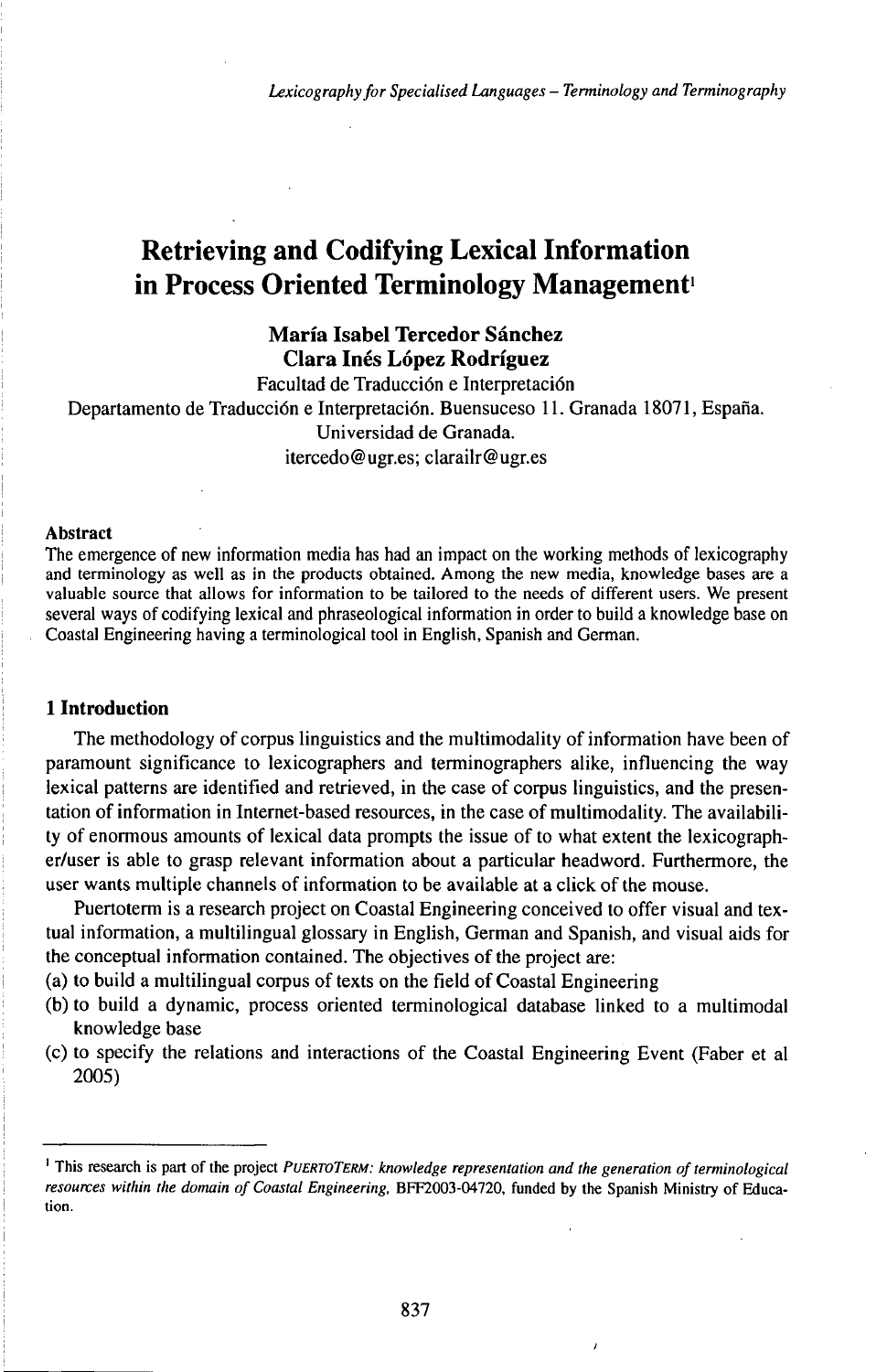(d) to follow a clear and concise definitional language for term entries following the approach of previous research projects (Faber et al 2001)

In this paper we describe the Puertoterm project, and the methodology followed for the retrieval of lexical and phraseological information, as well as the way it interacts with other parts of the knowledge base.

## **2 Building the corpus**

Before compiling our corpus, we followed a top-down approach: a list of keywords was used as a starting point to identify more keywords, and the important information surrounding them. The list of keywords was obtained by comparing and compiling different sources of information - mainly glossaries - made available by the group of engineers participating in the project.

After a basic list was obtained, macrocategories were established and relations identified (see  $3.1$ ) in order to come to an organisational structure of the domain: the Coastal Engineering Event. The next step was to build a corpus of texts in the languages of the terminological resource, therefore adopting a bottom-up approach. This task gave us the chance to get acquainted with the basic concepts of the field. The corpus at its present state is described in the chart below:

|    | <br>ستحصد |   |
|----|-----------|---|
|    |           |   |
| A6 |           | z |
|    | A5.       |   |

Figure 1. Composition of the Puertoterm corpus.

The texts were selected on the basis of their relation to the field of Coastal Engineering, and the following criteria:

- (a) reliability of sources: texts dealing with coastal management issues were selected on the basis of their author/sender; therefore, texts published by official institutions at international, national and regional level were considered reliable. In the case of texts dealing with scientific issues  $-$  research and information  $-$  high impact magazines, prestigious encyclopaedic works and university textbooks were chosen.
- (b) topicality: given the relevance of many of the macrocategories in the field (coastal management, sustainable development, hydrological constructions), the selection of texts necessarily had to follow the criterion of date.
- (c) genre: texts were chosen following pragmatic criteria such as function and register, ranging from texts aimed at the general public to highly specialised texts such as technical reports aimed at the expert.
- (d) geographical relevance: setting up a knowledge base implies aiming at a wide and heterogeneous audience. In the selection of texts we have covered a wide range of geographical origins, and have put special emphasis on geographical variants when codifying terminological information in the database.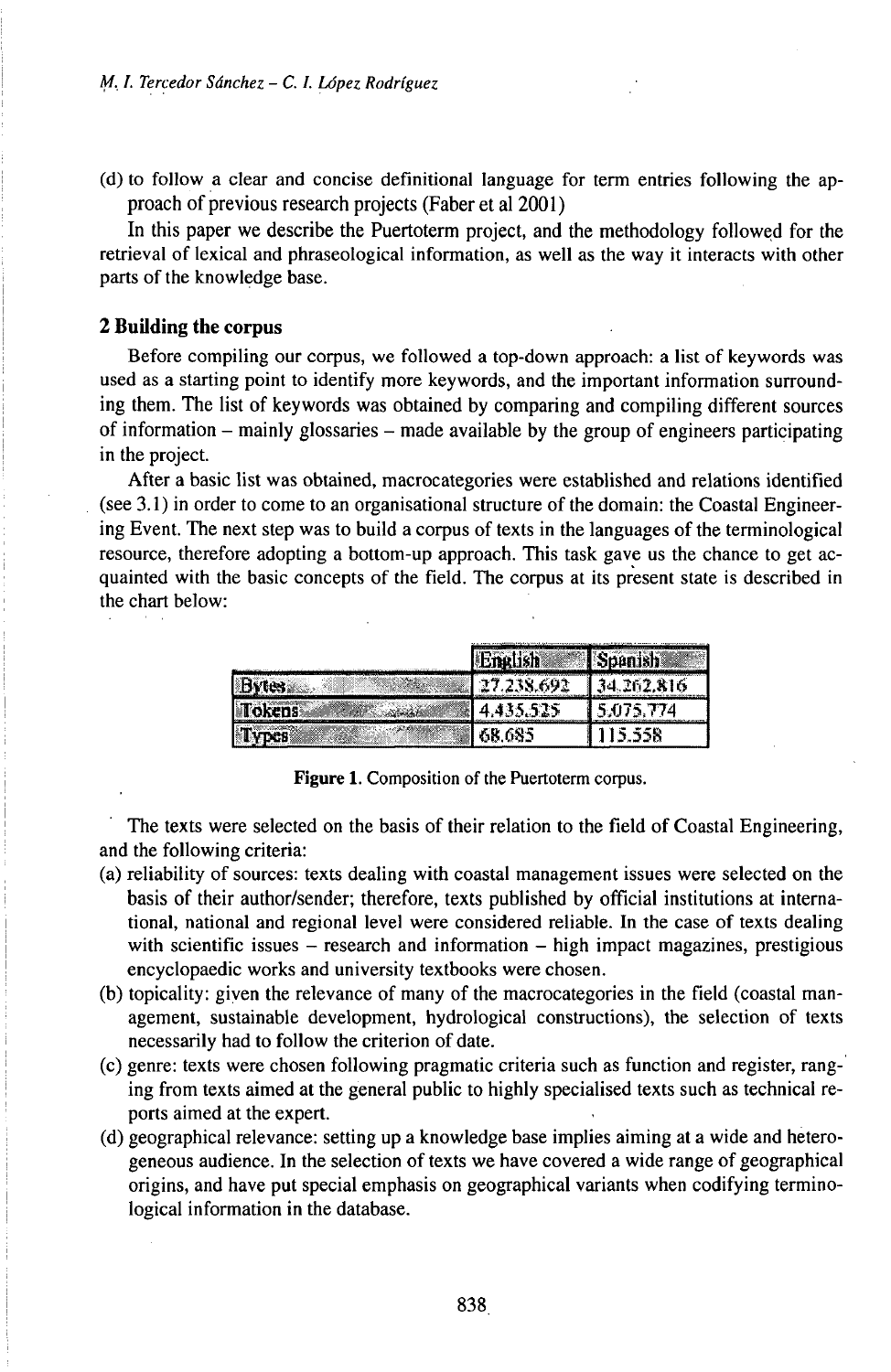Once the corpus had been compiled, we used concordances to extract relevant knowledge. More specifically, we identified paradigmatic relations in the form of hyponyms, meronyms, synonyms and antonyms, and codified them as related concepts in the database. We also looked for syntagmatic information on a keyword in order to offer the lexicographer/terminographer information about selection patterns.

## **3 Focussing on a specialised domain: a dynamic perspective**

Terminological work has traditionally focussed on the organization of concepts and lexical units in a specialised domain. However, establishing conceptual and terminological limits in a subject field is a difficult task. Specialised domains interact among them often making up interdisciplines. Furthermore, establishing limits between specialised language and general language is far from easy since there are many units in general language that participate in specialised domains with a different nuance or sense, often given through the collocates appearing with a particular keyword. For these reasons, we have considered a Frame Semantics perspective (Fillmore 1985) as a valuable means for constructing a process oriented and dynamic representation of conceptual relations prior to codifying lexical information. Such a representation does necessarily have to relate categories within some type of general event structure. The notion *offrame* (Fillmore 1976) is applied in our project as a system of concepts interrelated in such a way that one concept evokes the entire system.

## *3.1 Implementing a Frame Semantics Approach in terminology management*

In building a dynamic knowledge base, *theframe* notion can be a means for establishing links between concepts and clusters. In a terminological database, as in a frame network, classification is involved since these networks are divided into domains, the domains into frames, and the frames can go through several levels of specificity by using hierarchical inheritance. The data extracted from our corpus allowed us to work from a starting set of events and processes that we refer to as the Coastal Engineering Event (CEE) (Faber et al 2005).

The Coastal Engineering Event (CEE) is a dynamic process representation that is initiated by an agent (either natural or human), and which affects a specific kind of patient (a coastal entity), and produces a result. These macro-categories (AGENT  $\Rightarrow$  PROCESS  $\Rightarrow$  PA-TiENT/RESULT) are the concept roles characteristic of this specialized domain, and the CEE provides a model to represent their interrelationships. Additionally, there are peripheral categories which include INSTRUMENTS. If we consider the macro-category PROCESS, in the frame CONSTRUCTION, the agent will always be human. Other frames allow for human as well as natural agents (recharge of an aquifer). There are further nuances if we take a multilingual approach. One language may indicate a human or natural agent with only one lexical item, whereas a different language may have two different lexical items depending on the nature of the agent. This is the case of the Spanish headword **pantano,** corresponding not only to the English headwords **marsh** and **swamp** (indicating natural agent), but also to the word **reservoir** (artificial agent), as can be seen in the bilingual entry of the *Oxford Superlex.*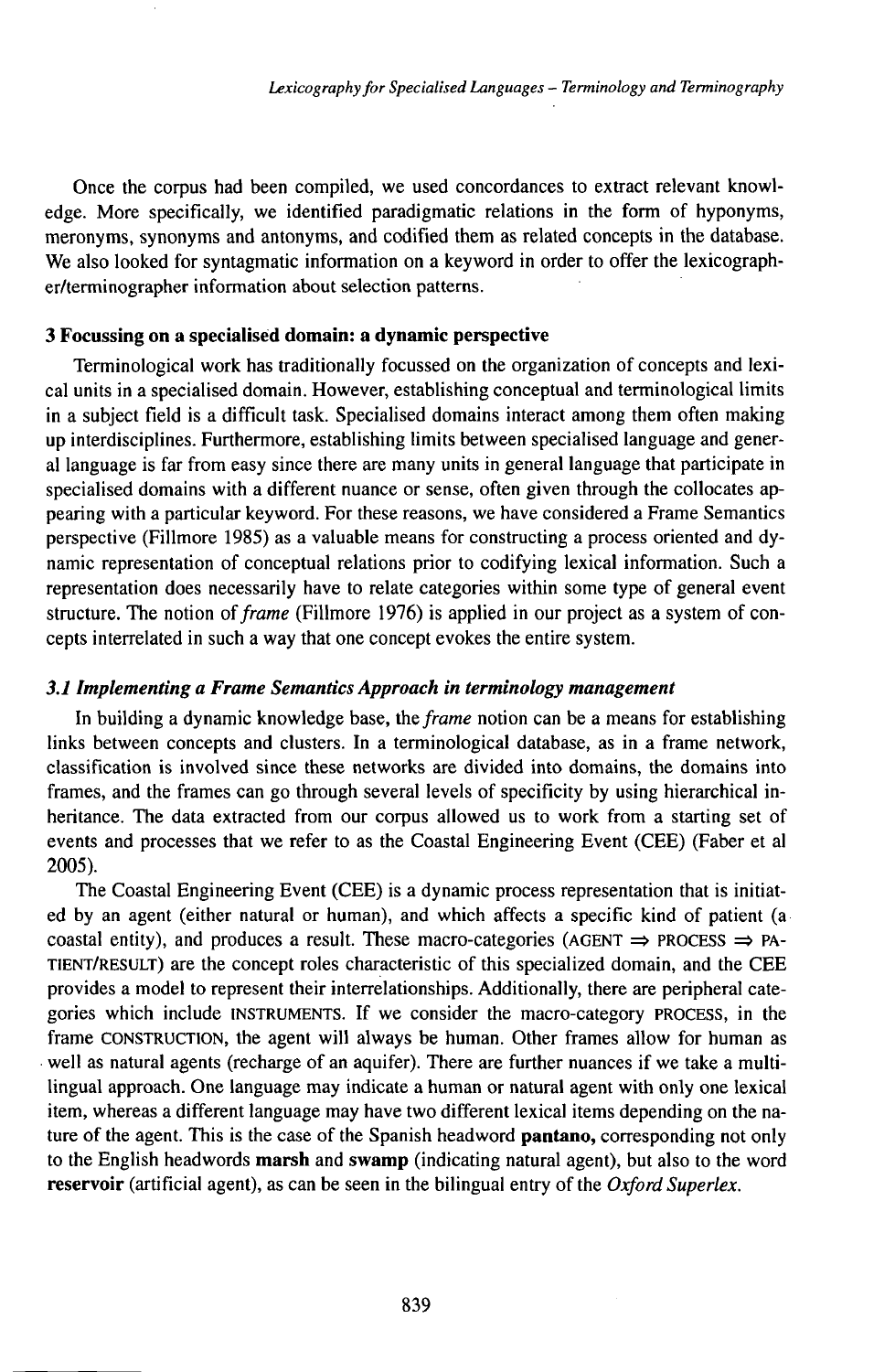This sort of dynamic structure implies focussing on corpus data to further identify both multidimensionality (Bowker and Meyer 1993) and sense differentiation between two apparent synonyms through the scrutiny of the frame elements activated in the corpus.

## **4 Concordances in specialised languages**

Concordance analysis is relevant to any terminological project as it gives clues about conceptual information as well as lexical co-occurrence patterns of a keyword. In our research project, extracting concordances has a fourfold objective:

- (a) Extracting conceptual information (conceptual concordances): acquiring knowledge about the subject field, its relevant concepts and their relationships in the field.
- (b) Knowing co-occurrence patterns in the specialised discourse (structural concordances)
- (c) Knowing the selection patterns of verbs (verbal structural concordances)
- (d) Understanding the different senses of a word: semantic prosody, metaphorical extensions and word sense disambiguation.

# *4.1 Concordances in the extraction ofconceptualinformation and in knowledge representation*

Collocational information on a keyword offers conceptual information about the place a concept occupies within the ontology. It specifically tells us about the characteristics of a concept as far as its place in a hierarchy or a meronymic structure and can help us to further identify frame elements that interact in the field.

Given the fact that the domain of Coastal Engineering is interdisciplinary, it is not surprising that the lexical items activated in it are multidimensional, showing different classification parameters. The use of corpora can shed light on the multidimensionality of concepts within a domain. If we focus on the iS-A relation, in other words, if we look for the different hyponyms derived from a basic concept (i.e. wind) in the corpus, we come to grips with the different perspectives under which a specific term can be seen, and we can infer the basic categories underlying the domain. As opposed to the information provided by dictionaries and encyclopaedias, concordances allow the identification of more parameters for classification (direction, height, speed, intensity, scale, etc.).

Filtering concordances makes it possible for the terminographer to fit a particular set to a classification parameter or frame element. In multidimensional representations, where a concept can be classified according to different criteria, this sort of organisation is of paramount importance. In Figure 2, we can see the concordances of the search item *viento\** (wind) tagged for the classification parameters of: DIRECTION, HEIGHT, SPEED, INTENSITY, CONVER-GENCE, POSSITIVE/NEGATIVE EFFECTS, SCALE, PLACE, HUMIDITY/TEMPERATURE, FREQUENCY, PREVALENCE.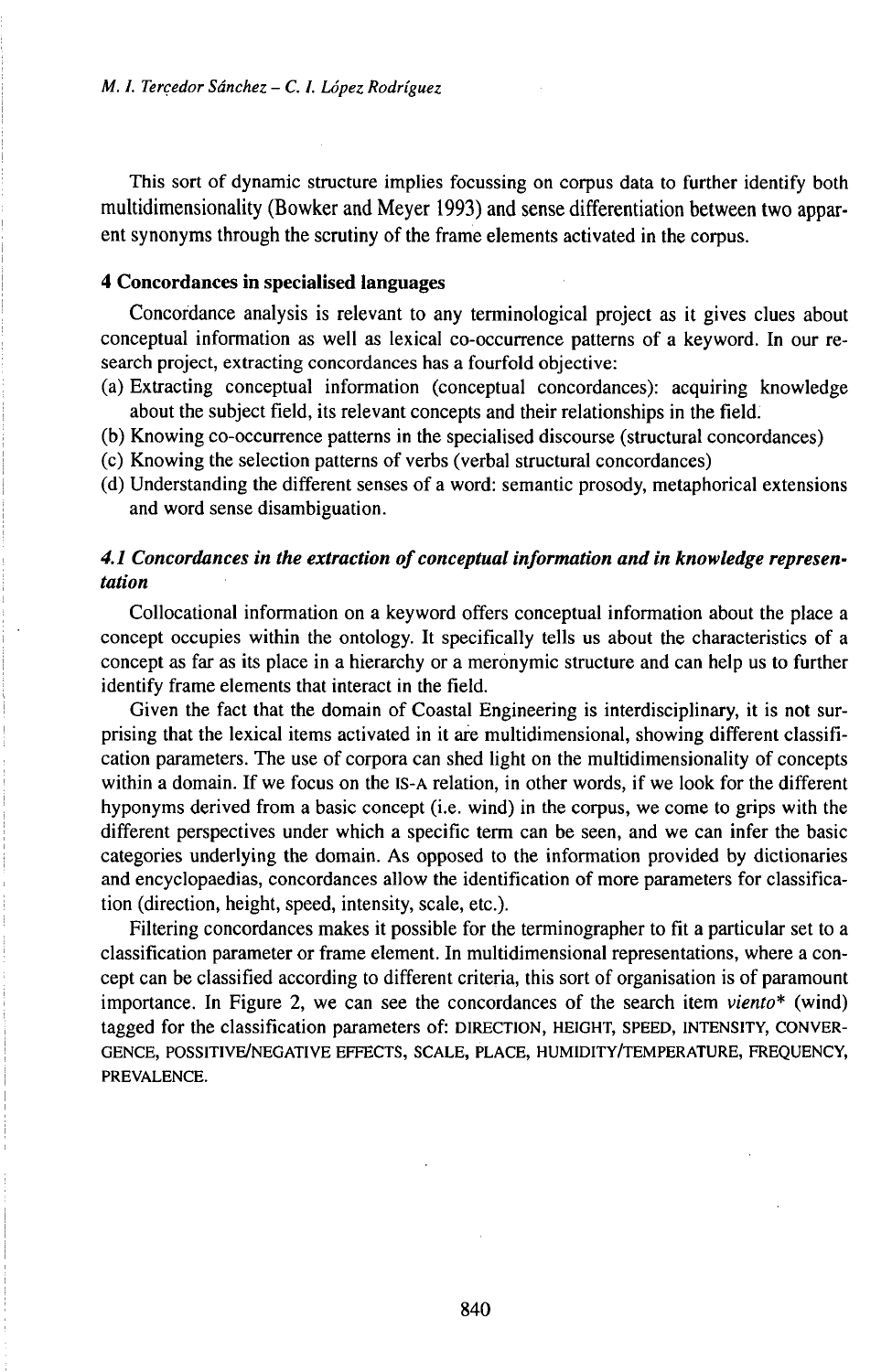| bien entrado el siglo XIX que eran vientos de procedencia sahariana pe-<br>spezaren a aparzoen - ractorez con vientos de dirección Kate en Tor ni                                                                                                                                                                                                                                                                                                                                                                                                                                                                                                                                                                                                                                                                          | <b>DIRECTION:</b>                     |
|----------------------------------------------------------------------------------------------------------------------------------------------------------------------------------------------------------------------------------------------------------------------------------------------------------------------------------------------------------------------------------------------------------------------------------------------------------------------------------------------------------------------------------------------------------------------------------------------------------------------------------------------------------------------------------------------------------------------------------------------------------------------------------------------------------------------------|---------------------------------------|
| s que los circundan, es decir, son vientos asendentes, Aparece sobre<br>neate. En el caso de un valle, los vientos descendentes se pueden proe'                                                                                                                                                                                                                                                                                                                                                                                                                                                                                                                                                                                                                                                                            | HEIGHT                                |
| 10 sequiamente de la incidencia de vientos de altas velocidades y de un<br>de materiales capaces de resistir vientos de hasta.240 k.p.h. Dichos -                                                                                                                                                                                                                                                                                                                                                                                                                                                                                                                                                                                                                                                                          | <b>SPEED</b>                          |
| a mafana. con el mielo despejado y vientos calmados, quembo el efecto,<br>dres casi libre de nubesidad con vientos débiles en un radio de acai<br>localizan laz xonas de calmas, osa vientos flojos aunque con actividad<br>mayones danos son causados por los vientos fuertes. lluvias intensas<br>Chorre listi nolar. Cinturón de vientos intensos y, preferentenente<br>rsión de temperatural produjeron vientos ligeros y nieblas densas. E<br>mantenimiento normali - Resistir vientos moderados. - Poder Szrvir,<br>BEL CESTE: Cinturones amplies de vientes persierentes con un compone<br>'S] y que favorece la aparición de viencos suaves y de pormentas, con<br>, sobre una duna incipiente actuan vientos de intensidades crecientes<br>n "gradó 12" correspondiente a lós vientos de temporal huracanado dond | <b>INTENSITY</b>                      |
| a, es decir, en zonas donde se dan vientos convergentes. Los vientos<br>res de presión relativa maxima pa vientos divergentes rotando en pent                                                                                                                                                                                                                                                                                                                                                                                                                                                                                                                                                                                                                                                                              | <b>CONVERGENCE</b>                    |
| ermedias. En tanques sujetos a vientos benignos, corrientes de sen:<br>gicos, atenda el efecto microbi so vientos peligrosos cuando alcanzan                                                                                                                                                                                                                                                                                                                                                                                                                                                                                                                                                                                                                                                                               | POSSITIVE-NEGATIVE<br><b>EFFECTS</b>  |
| en auperficie. Cuando se trata de vientos planetarios los macanismos.<br>lds signientes: El régimen de los vientos locales, reinantes y domina:                                                                                                                                                                                                                                                                                                                                                                                                                                                                                                                                                                                                                                                                            | <b>SCALE</b>                          |
| 6. BRISAS TERMICAS: Son vientos costeros dabidos a la difer-<br>fonas.<br>as aproximadamente paralelas a los vientos panperos. Estas acumulación,                                                                                                                                                                                                                                                                                                                                                                                                                                                                                                                                                                                                                                                                          | PLACE.                                |
| amsin o Chamsin Entrames ya en los Vlentos callaks y secos. Procedente<br>copopaura, passda la region de los vientos helados, se encuentra .la                                                                                                                                                                                                                                                                                                                                                                                                                                                                                                                                                                                                                                                                             | <b>TEMPERATURE-</b><br><b>HUMBOTY</b> |
| udeate en el henisferio sur Estos vientos constantes se llaman viente CPB<br>Figura 3.26b. Rosaz de los vientos nultianuales en San Jose de .<br>s                                                                                                                                                                                                                                                                                                                                                                                                                                                                                                                                                                                                                                                                         | Preouency                             |
| Eugnecio a los vientos doninantes de componente E<br>geramente oblicua<br>the 7.2 modia en energ. Los vientos prevalecientes soplan desde<br>ио.                                                                                                                                                                                                                                                                                                                                                                                                                                                                                                                                                                                                                                                                           | <b>PREVALENCE</b>                     |

Figure 2. Filtered concordance displaying the multidimensionality of the term viento (wind).

Following a top-down approach in which multidimensionality parameters are identified and classification criteria established helps the terminographer to deal with the copious information concordances offer in an organised way.

## 4.2 Concordances to obtain collocational information

Concordances also show the different activations for each concept in real texts. If we take, for instance, the concept INTENSITY, most encyclopaedias will indicate that the strength of the wind is measured with a scale with 13 grades (Beaufort scale) and may include popular expressions to name these grades: calma, ventolina, flojito, flojo, bonancible, fresquito, fresco, [...] temporal muy duro and temporal huracanado.<sup>2</sup> The 324 hits for viento provided by the IATE database (viento de mar, mar de viento, frescachón, viento fuerte, etc.) offer no clue about classification parameters, essential to terminology management. However, if we take a look at the concordances pointing to the INTENSITY parameter (Figure 2), we can see more types of wind, and the elements phraseologically relevant for the keyword viento, for example, calmados, débiles, intensos, fuertes, moderados, suaves (adjectives) and de intensidades crecientes, de temporal huracanado (prepositional phrases).

<sup>&</sup>lt;sup>2</sup> Enciclonet encyclopaedia.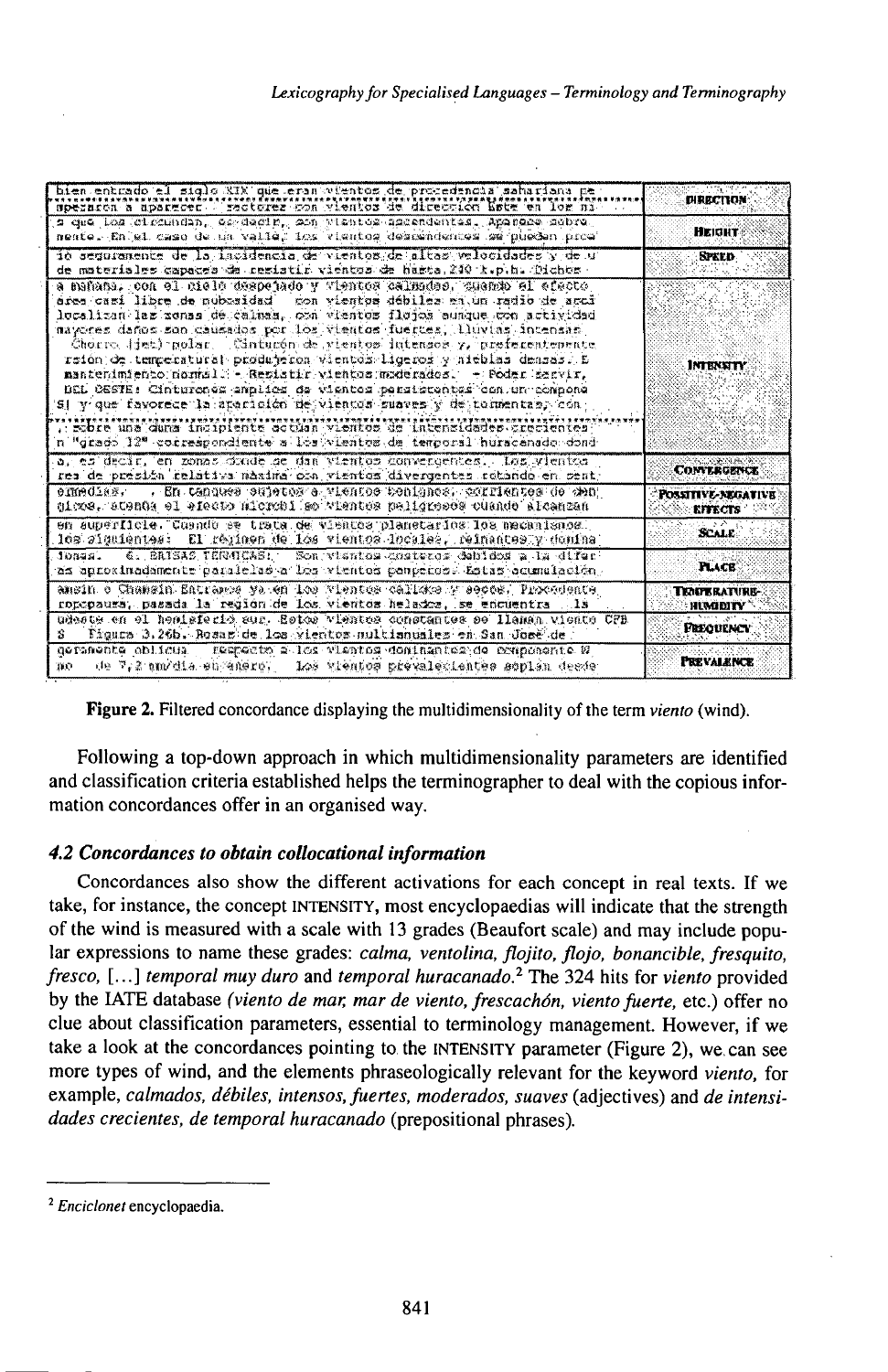## 4.3 Concordances to know the selection patterns of verbs

In our project, verbs are given a central role since they are key elements in a process oriented terminology management approach and allow a really dynamic representation of knowledge and lexical patterns (Faber et al 2005). Selection patterns in verbs tell us about the agent restriction of specific verbs; certain verbs restricting the agent to natural agents/human agents. For instance, concordances show that the prototypical agent for the verb to blow in the domain of coastal engineering is WIND (Figure 3). Some morphological variants of this verb are also displayed. The concordances also point to relevant parameters defining the concept WIND (Figure 3, line 8): strength, distance the wind blows (fecht) and the length of the gust (duration). In Spanish, concordances show that these parameters are expressed with words such as fuerza, velocidad, dirección and distancia or fetch.

| [S Comment (BOWe 41 entries (wirt: Set 11,18) ( ( )                                                                                                                                                                                                                                                                                                                                                                                                                                                                                                                                                                                                                                                                                                                                                                                                                                                                                                                                                                                                                                                                                                                                                                                                                                                                                                                                                                                                                                                                                                                                                                                                                                                                                                                                                                                                                |  |  |
|--------------------------------------------------------------------------------------------------------------------------------------------------------------------------------------------------------------------------------------------------------------------------------------------------------------------------------------------------------------------------------------------------------------------------------------------------------------------------------------------------------------------------------------------------------------------------------------------------------------------------------------------------------------------------------------------------------------------------------------------------------------------------------------------------------------------------------------------------------------------------------------------------------------------------------------------------------------------------------------------------------------------------------------------------------------------------------------------------------------------------------------------------------------------------------------------------------------------------------------------------------------------------------------------------------------------------------------------------------------------------------------------------------------------------------------------------------------------------------------------------------------------------------------------------------------------------------------------------------------------------------------------------------------------------------------------------------------------------------------------------------------------------------------------------------------------------------------------------------------------|--|--|
| C Fit was Sturgs Write Heb                                                                                                                                                                                                                                                                                                                                                                                                                                                                                                                                                                                                                                                                                                                                                                                                                                                                                                                                                                                                                                                                                                                                                                                                                                                                                                                                                                                                                                                                                                                                                                                                                                                                                                                                                                                                                                         |  |  |
| $\circ$ in [2] $\times$ [2] $\circ$                                                                                                                                                                                                                                                                                                                                                                                                                                                                                                                                                                                                                                                                                                                                                                                                                                                                                                                                                                                                                                                                                                                                                                                                                                                                                                                                                                                                                                                                                                                                                                                                                                                                                                                                                                                                                                |  |  |
|                                                                                                                                                                                                                                                                                                                                                                                                                                                                                                                                                                                                                                                                                                                                                                                                                                                                                                                                                                                                                                                                                                                                                                                                                                                                                                                                                                                                                                                                                                                                                                                                                                                                                                                                                                                                                                                                    |  |  |
|                                                                                                                                                                                                                                                                                                                                                                                                                                                                                                                                                                                                                                                                                                                                                                                                                                                                                                                                                                                                                                                                                                                                                                                                                                                                                                                                                                                                                                                                                                                                                                                                                                                                                                                                                                                                                                                                    |  |  |
| inn2, while the sea surface stresses and pressures caused by a wind blowing 10 m/s expend about 1.3 W/m2. In contrast, the mean h<br>終身<br>gy that causes ocean waves to torm is called a disturbing force. Wind blowing across the ocean surface provides the disturbing force<br>creating the waves we see is the wind. Out in the ocean, as the wind blows across a smooth water surface, air molecules from the w<br>its force no longer balances the pressure gradient force, and the wind blows across the isobers toward or away from the pressure cer-<br>o be initially at rest U=0, t0. Then, for times t>0, a steady uniform wind blows and applies a uniform constant wind stress S to the ocea<br>a beach, we picture sandy ocean beaches with waves crashing, wind blowing, and seagulis fiving overhead. But beaches in the Unite<br>(爱国 chon 100005 if 10 upper The strewsh of H e wind the desiring the word blown flatch and the hardfrol H e most bluestness have the most blown on the<br>题组he energy due to mation. A rock falling from a cliff, a boe in fight, wind blowing leaves of boes, and water following over a waterfall are<br>odynamic movement of wind and satating sand particles. As the wind blows over the obstruction, velocity is reduced causing particles<br>tce, and debas. Waves are the force that shapes the coastine. Wind blowing over the surface of the ocean forms waves which transf<br>Id environments, some ice wedges can accumulate quantities of wind blown sand within their winter cracks. These periodiar types of<br>(1-Ai) (7) where P* and ci ere constants. So, ice is deformed by wind blewing towards the shore but drifts freely with offshore winds. \<br>may be destroyed as a result of natural events, such as filling by wind-blown sand or-over-wash during storms. Human destruction alt |  |  |

Figure 3. Concordance for *blow*\*

#### 4.4 Concordances to understand the nuances in meaning of words

The study of the frames of verbs may help to disambiguate overlapping meanings and nuances that are carried in the manner an action takes place. This leads us to the study of the semantic prosody of words (Louw 1993). Noun phrases as direct objects of a verb and adverbs may tend to be negative (Atkins et al 2003: 272) or otherwise positive. In the previous concordance of the verb to blow (Fig. 4), the nouns, adjectives and adverbs accompanying it tend to take a negative nuance: catastrophic, stresses and pressures, crashing, cracks, deformed...

#### **5 Conclusions**

With our analysis we have focussed on the possibilities of concordance analysis for terminographical work. Concordances may be used to acquire expert knowledge and to understand the relevant concept in a subject field. Not only are syntagmatic structures retrieved through the analysis of collocates of a particular keyword, but also conceptual structures and